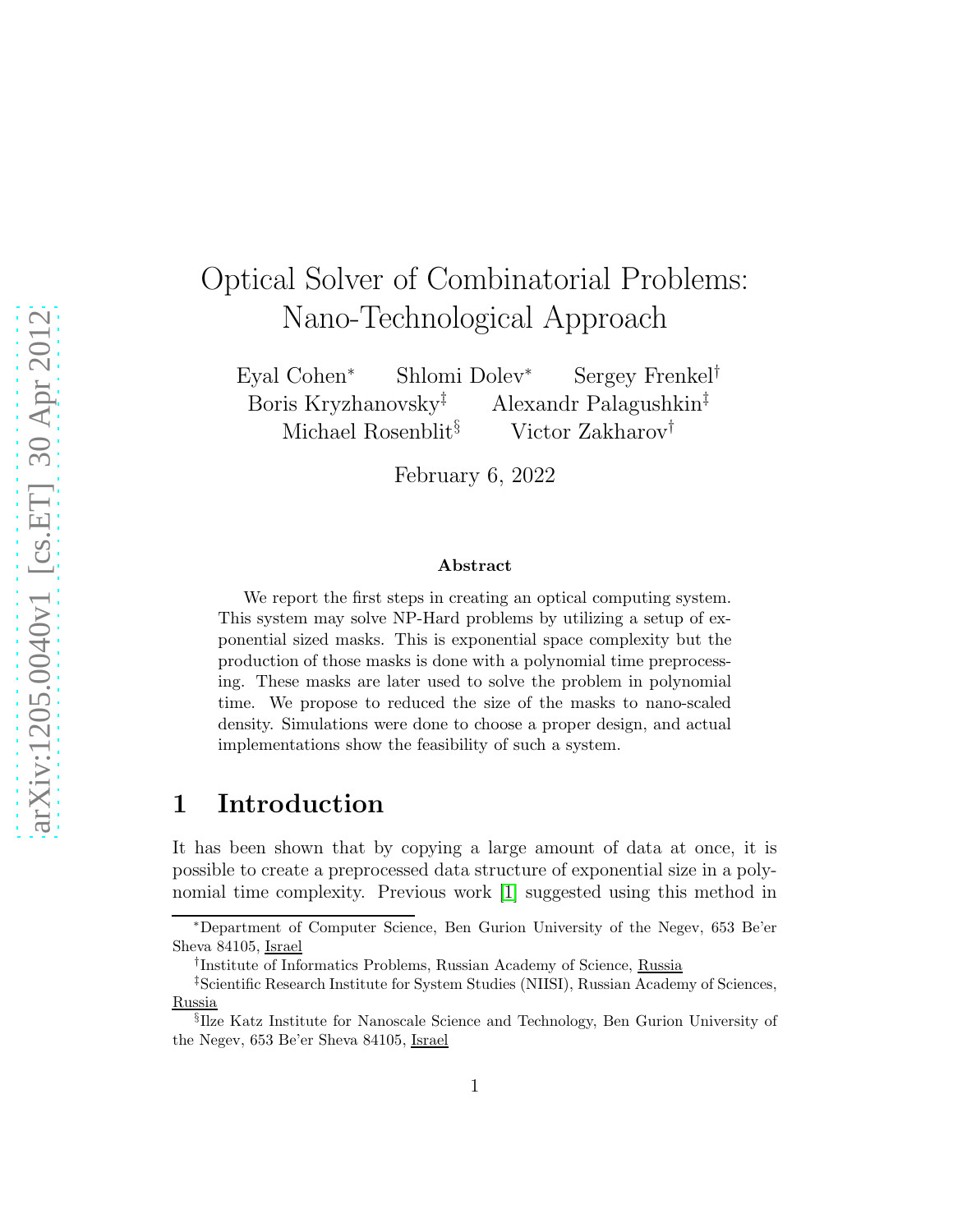creating exponential sized masks. These masks are used to create devices that may solve NP-Complete problems. By choosing a subset of the masks we can check a certain instance of the problem.

We suggested building such exponential sized masks in nano-scaled density [\[2\]](#page-16-1). When each pixel of the masks would be microscopic, it will allow us to build smaller masks which hold more information.

These masks would be used in an optical setup. Each path or pixel of these masks is actually performing a different calculation. Those calculations are performed optically so it is easier to perform parallel calculations. The first step in creating a device like this would be to test its optical properties. By building layers of the masks one over the other we can test the transmittance of the setup.

Creation of the masks would be done by the preprocessing algorithm presented in our earlier work [\[2\]](#page-16-1). This algorithm uses the copying technique to create exponential sized masks in polynomial time. These masks will be layered one over another and their overall setup will determine the transmittance of the system. This transmittance would give us the result of a computation.

A simulation of such systems were done using programs that simulate light propagation, by solving the Maxwell equations. Simulations were done to analyze the different structures, allowing us to choose a proper structures for the masks. Simulations were testing the ability to transmit or block light without unwanted effects like diffraction, reflection, refraction, or crosstalk between channels.

After a general structure was chosen, physical test setups were created. First only one layer of single masks were created, agreeing with the preprocessing algorithm and the needs of the system. Later, layers of masks were built as suggested. Different set of masks were used creating setups of up to 4 layers.

## 2 Optical Solutions for Hard Problems

Optical computers are devices that use light rather than electricity in order to preform calculations. These devices benefit from the advantages of light over electricity. Light beams for example may intersect without interference, unlike electric currents.

Integrating a processing unit with fiber optics and laser on silicon may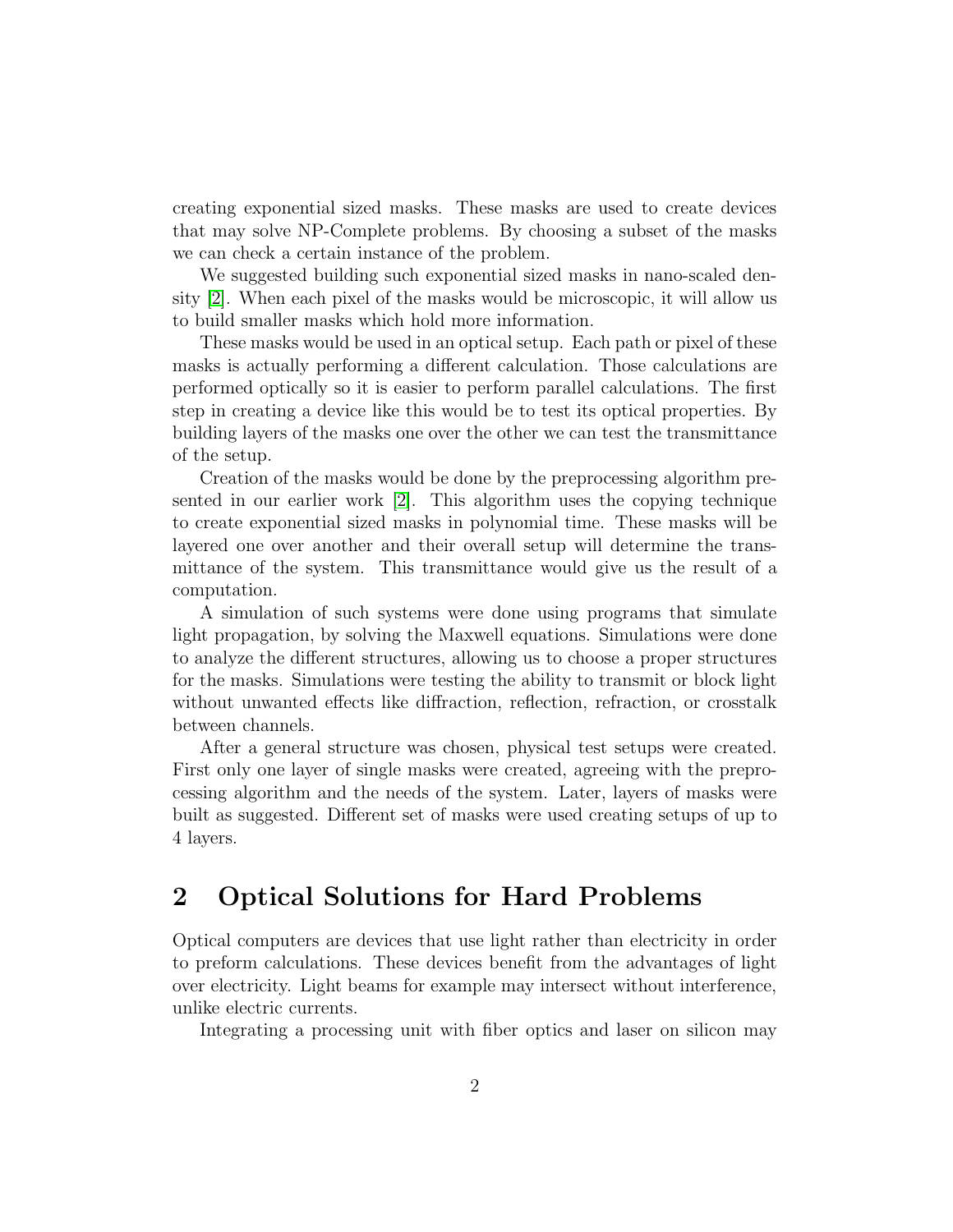improve a computer's speed and lower energy loss. This may be due to elimination of resistance, crosstalks, soft errors, and the like which appear when electronic connections are used.

One approach in creating an optical processing unit would implement optical gates. These would be used to map the current VLSI designs to general-purpose all-optical processors [\[3,](#page-16-2) [4\]](#page-16-3). However, the overhead involved in creating this general-purpose all-optical computer would be too high in comparison to a processor designed to perform specific primitives. Special purpose optical devices designed to solve a limited set of hard problems (e.g., NP- and P♯ complete or EXP-TIME complete) can be utilized by the industry right away. Researching these devices can later lead to and help building general purpose optical computers.

Many researchers aim at finding efficient solutions to hard combinatorial problems. Currently only exhaustive searches guarantee finding the optimal solution [\[5\]](#page-16-4). For large problems, these methods result in exponential execution time.

Optical computers may be different from their electronic counterparts just as electronic computers are not structured like mechanical computers [\[6\]](#page-16-5). Many features of light could be exploited to ease computation. For example, some success in using many beams in free space for computing has been recently reported [\[7\]](#page-16-6). These designs are based on parallel optical multiplication. The use of similar multiplication devices to solve NP-complete problems was also suggested [\[8,](#page-16-7) [9\]](#page-16-8).

Reif et al. [\[10\]](#page-16-9) prove that the problem of ray tracing, in three-dimensional optical systems consisting of a finite set of mirrors with endpoints that are rational coordinates, is PSPACE-hard. In [\[11\]](#page-17-0) we suggest using a mapping similar to the non-deterministic Turing machine by (amplifying and) splitting beams. The mapping can be viewed as a theoretical proof of the existence of a solution rather than an efficient solution. Knowing, that a solution exists for a (bounded) NP-complete problem instance, we seek the most efficient solution in terms of: the number of beams used; the number of optical elements (or location in space used to represent a computation state); the energy needed; the maximum number of beams that should be split from a single source beam (fanout); and the number of locations a beam needs to visit (and possibly split) from its creation until its final detection on arrival.

We are not solving NP-complete problems with polynomial (in the input length) space. We suggest that an optical approach may be promising in solving larger instances of hard combinatorial problems. In fact, we use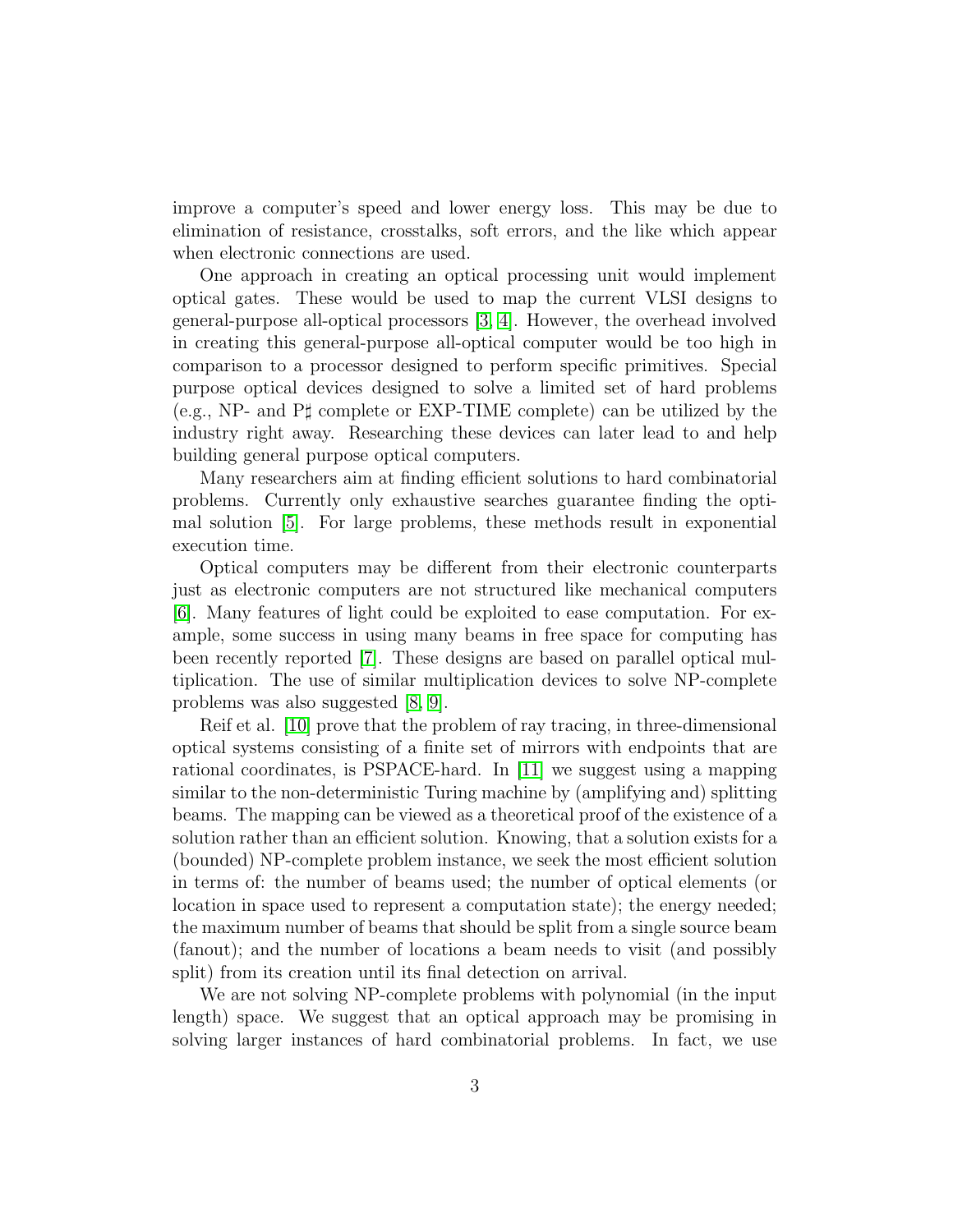exponential space to solve exhaustively an instance in linear time.

## 2.1 Optical Solutions for Hamiltonian-cycle and Permanent Problems

Different designs for an optical architecture, that solves the NP-complete Hamiltonian-cycle problem, have been suggested. The Hamiltonian-cycle problem is one of the most interesting problems solved using optical computing. The architecture we have suggested in [\[11\]](#page-17-0) and the architectures suggested in [\[12,](#page-17-1) [13\]](#page-17-2) are based on splitting and delaying the light beams. The Hamiltonian-cycle problem can also be solved following either one of the two approaches of the traveling beams architecture we have suggested in [\[1\]](#page-16-0). The first approach in [\[1\]](#page-16-0) can also be used to solve the permanent problem. The first approach involves mapping the graph nodes to physical locations in space and the propagation of beams according to the edges of the input graph instance. The second approach propagates beams along a computation tree such that the leaves represent all possible solutions and the delay in propagation from the root to each leaf corresponds to the value of the specific combination. We also present in  $[1]$  a very different architecture called the coordinated holes in a mask-made black box (see Figure 1). In this architecture a set of masks with holes is chosen from  $n(n-1)$  pre-computed masks, according to the input instance. A solution to the problem instance exists only if the combined masks do not block all beams.

Optical copying is an important and powerful computation technique. Many examples could be found, e.g. [\[14\]](#page-17-3). In [\[15\]](#page-17-4) we implement a specific set of primitives that allows us to have an efficient pre-processing stage based on mask creation by copying matrices or matrices columns. In addition, in [\[15,](#page-17-4) [16\]](#page-17-5) we present a technique for solving problems that are hard-in-average, namely, the shortest vector problem and integer version of the permanent. We will describe the solution for the binary permanent below.

### 2.2 Hamiltonian-Cycle

The Hamiltonian-cycle problem tries to find a closed path that goes through all vertices of a given graph, while visiting each vertex exactly once. We solve the directional Hamiltonian cycle problem where edges of the graph may be directional. The Hamiltonian-cycle problem is NP-complete problem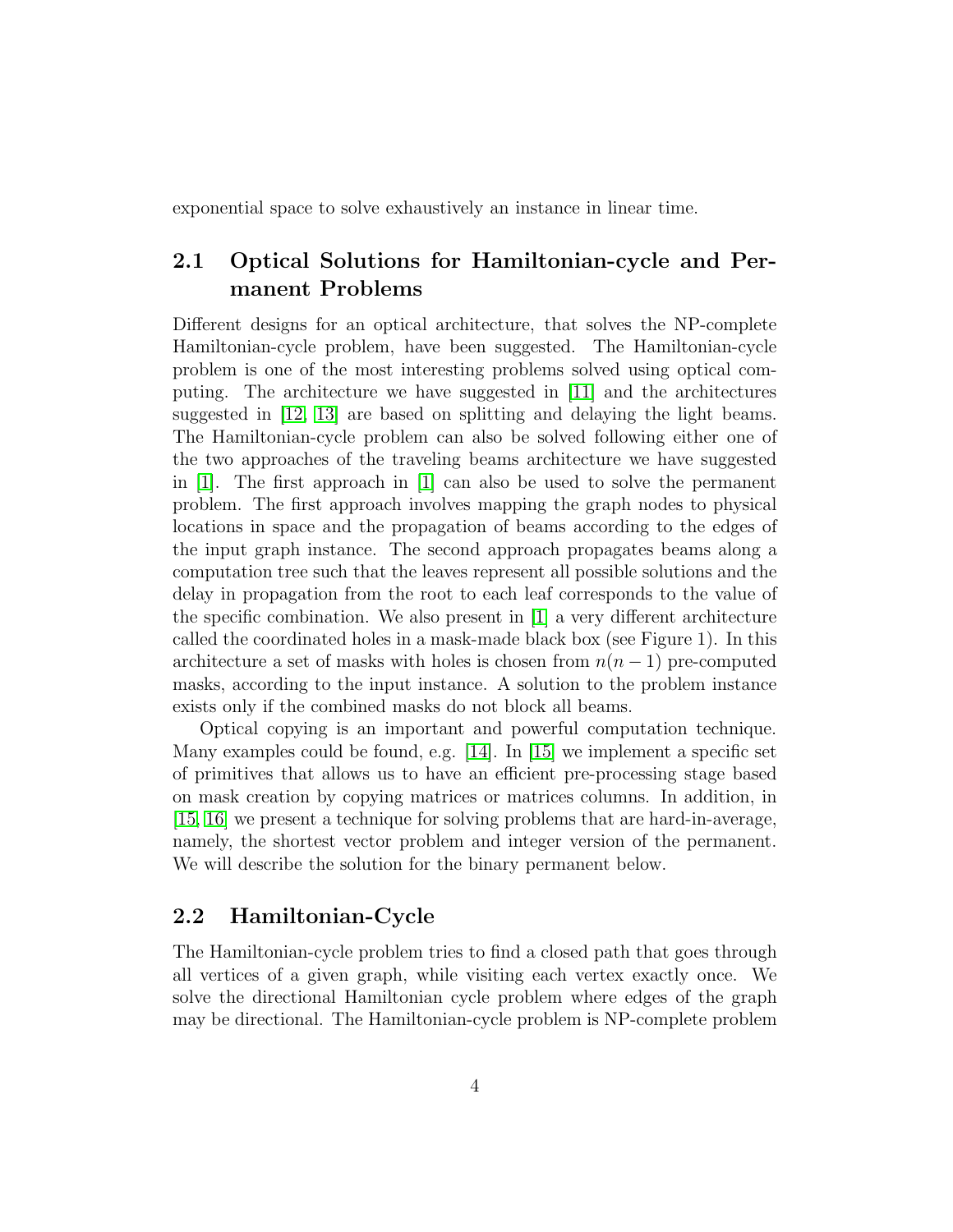and as such there is no known polynomial time algorithm to solve it. We use exhaustive search, which imply that the number of possible cycles grows factorialy with the number of vertices of the graph.

A full graph with  $n$  vertices could be represented by a binary matrix. The matrix has  $n(n-1)$  and  $(n-1)!$  rows, where each column represents an edge in the full graph, and each row represents a possible path. Every matrix element identified by a possible path and an edge. Examples of  $n = 3$ and  $n = 4$  matrices are  $M_3$  and  $M_4$  respectively,

$$
M_3 = \left(\begin{array}{rrrrrr} 1 & 0 & 0 & 1 & 1 & 0 \\ 0 & 1 & 1 & 0 & 0 & 1 \end{array}\right)
$$

$$
M_4 = \left(\begin{array}{rrrrrr} 1 & 0 & 0 & 0 & 1 & 0 & 0 & 0 & 1 & 1 & 0 & 0 \\ 1 & 0 & 0 & 0 & 0 & 1 & 1 & 0 & 0 & 0 & 0 & 1 \\ 0 & 1 & 0 & 0 & 0 & 1 & 0 & 1 & 0 & 1 & 0 & 0 \\ 0 & 0 & 1 & 1 & 0 & 0 & 0 & 0 & 1 & 0 & 1 & 0 \\ 0 & 0 & 1 & 0 & 1 & 0 & 1 & 0 & 0 & 0 & 1 & 0 \end{array}\right)
$$

.

A processing system should receive a vector as an input which represents the existence of edges in the graph. If an edge exist on the input graph, the corresponding vector element has the value 0 and if it does not exist its value is 1. The edges are organized in vectors in the appropriate matrices. The organization of vectors that correspond to matrices  $M_3$  and  $M_4$  are represented by vectors  $V_3$  and  $V_4$  respectively.

$$
V_3 = \begin{pmatrix} e_{12} \\ e_{13} \\ e_{21} \\ e_{23} \\ e_{31} \\ e_{32} \end{pmatrix}
$$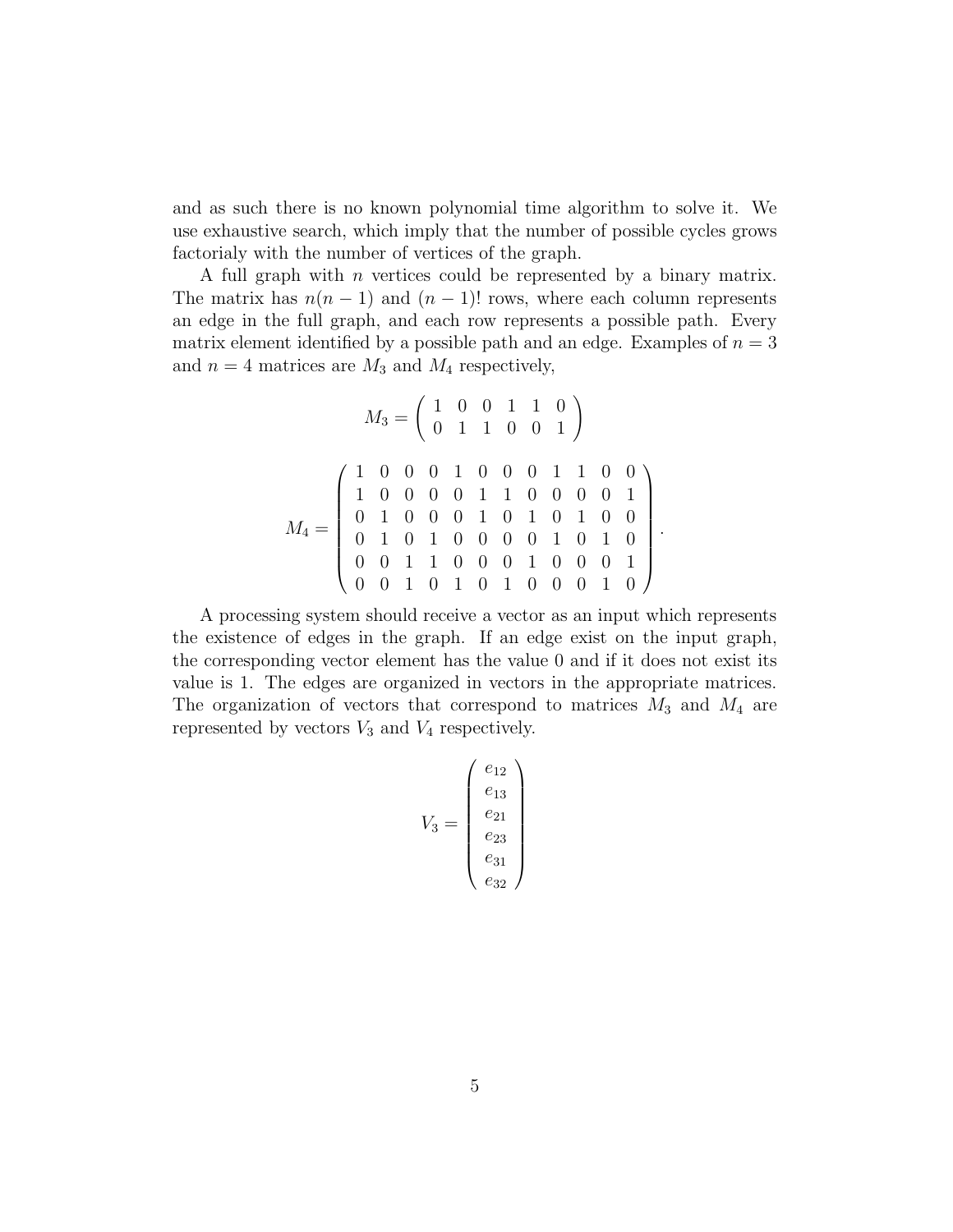$$
V_4 = \begin{pmatrix} e_{12} \\ e_{13} \\ e_{14} \\ e_{21} \\ e_{23} \\ e_{31} \\ e_{32} \\ e_{34} \\ e_{41} \\ e_{42} \\ e_{43} \end{pmatrix}.
$$

The system should multiply the vector by the matrix. If the result vector contains a 0 (a zero) the Hamiltonian cycle is possible.

The algorithm presented in [\[1\]](#page-16-0) is an extending algorithm. That means that the algorithm uses Mn to create  $M_{n+1}$ . It extends  $(n-1)! \times [n(n-1)]$ matrix to a  $n! \times [n(n+1)]$  matrix. The algorithm uses an optical copying method to produce the masks. We use optical lithography to copy entire sections of the original matrix to the new matrix. Each iteration the algorithm copies an entire column of the original matrix. Thus  $(n-1)!$  matrix elements are copied at once. When this is done  $n$  times, we get a column with n! matrix elements. This eliminates the need of factorial in the time complexity, even though the output is a factorial sized matrix.

### 2.3 The Permanent Problem

The Permanent problem is defined by

$$
Perm(A) = \sum_{\sigma} \prod_{i=1}^{n} A_{i\sigma(i)},
$$

where A is an nn matrix, and the summation is over all permutations  $\sigma$  on n elements. An optical processing system can solve the binary matrix permanent problem. A  $2 \times 2$  binary matrix could be rearranged to be represented by a vector by reorganizing the elements and taking their logical inverse,

$$
A_2 = \left(\begin{array}{cc} a_{11} & a_{12} \\ a_{21} & a_{22} \end{array}\right)
$$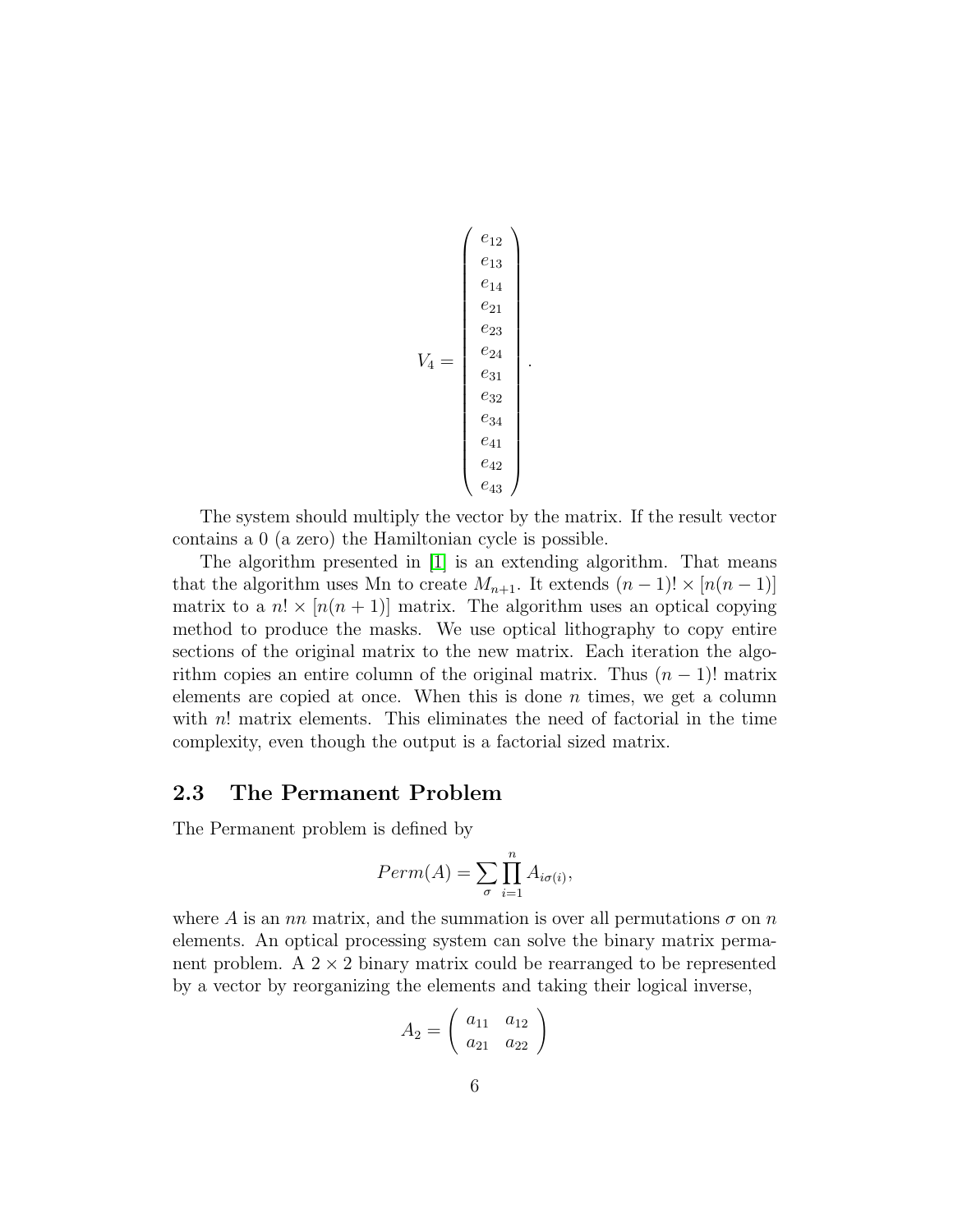$$
V_2 = \begin{pmatrix} \neg a_{11} \\ \neg a_{12} \\ \neg a_{21} \\ \neg a_{22} \end{pmatrix}.
$$

Multiplying the vector by an appropriate matrix could give us the multiplications we need to sum upon by using De Morgans laws,

$$
M_2 = \begin{pmatrix} 1 & 0 & 0 & 1 \\ 0 & 1 & 1 & 0 \end{pmatrix}
$$

$$
M_2 \cdot V_2 = \begin{pmatrix} -a_{11} + -a_{22} \\ -a_{12} + -a_{21} \end{pmatrix} = \begin{pmatrix} -a_{11} \cdot a_{22} \\ -a_{12} \cdot a_{21} \end{pmatrix}
$$

.

Again, it shows that this problem is based on a vector multiplication by a matrix. This means that in order to calculate these multiplications, we can use the same architecture as the Hamiltonian-cycle. The sum of the multiplications could be done by collecting all beams (by lens for example), and using a detector that measures the intensity which determines the sum of the beams that managed to pass through the masks.

### 3 Design

The implementation of nano-scale optical computing devices will serve a proof of concept and in time may lead to advances in computing capabilities. We use lithography method to produce masks [\[17,](#page-17-6) [18\]](#page-17-7). The size of the mask will be in the range of  $20 \times 20 \text{cm}^2$  to  $10 \times 10 \text{cm}^2$  to solve an instance of the Hamiltonian-cycle when the number of nodes in the graph is  $n = 15$ . The masks will be produced with high precision and designed for wavelengths that will allow us to increase a density of the optical information pixels. The material that will be chosen will be transparent in the short wavelength range.

The resulting mask will be a monolithic design, meaning that light will propagate through a material with a high refraction index. Light will dissipate elsewhere where the refraction index is low. This is similar to light propagating through fiber optics.

We consider and test the methods of creating the masks. The first method considers a straight forward approach where masks block light exactly as the algorithm suggests.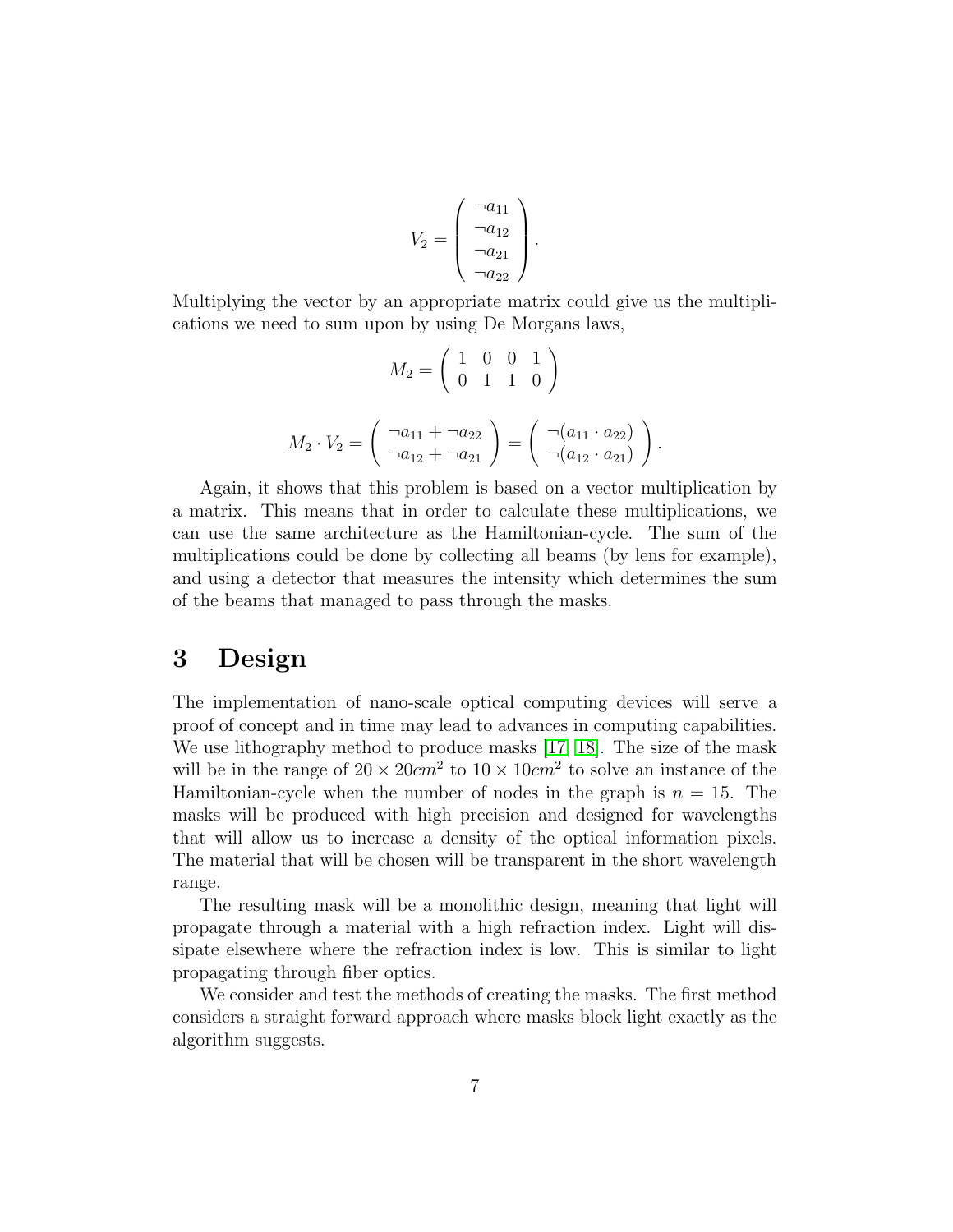A layer selection mechanism should be chosen. This mechanism will make it possible to activate any subset of the layers. There are several possibilities to select mask setup corresponds to problem under investigation. A selection mechanism can be based on MOEMS (MEMS), that will make it possible to activate any subset of the masks.

#### 3.1 Masks Production

A straight forward approach is taken, where masks block light exactly as the algorithm suggests. An optical algorithms makes use of (exponentially large) masks to solve a number of NP-hard problems. High-resolution optical films are employed in the input and output planes of the optical system in order to synthesize a large binary matrix [\[1\]](#page-16-0). The influence of background noise, low light intensity, as well unwanted duplications was examined. We note that mask creation by an iterative optical synthesis process is an essential part of the optical computer design. The size of the mask, the manufacturing precision, and the possibility to increase the density of the optical information pixels are very important parameters for practical use. In order to make it so we use modern nanotechnologies implemented to create metallized photopatterns. This includes the following principal directions:

(a) To develop a method of topologically transforming a computer generated masks to standard vector graphic format compatible with Laser writer and e-line. The working field will be divided into several sub-fields.

(b) To create a set of patterns using topological files of sub-fields and alignment marks to combine these sub-field patterns.

(c) Assembling of patterns into a working optical mask will be performed by projective lithography using AER photo multiplication with a decreasing factor of 10.

After the fabrication process we will get a set of nano-scale structures which will represent optical algorithms through masks implementing in set of samples each of which maps the graph nodes to the physical locations. In the final stage we will add a layer selection mechanism and enclose the masks in a miniature package.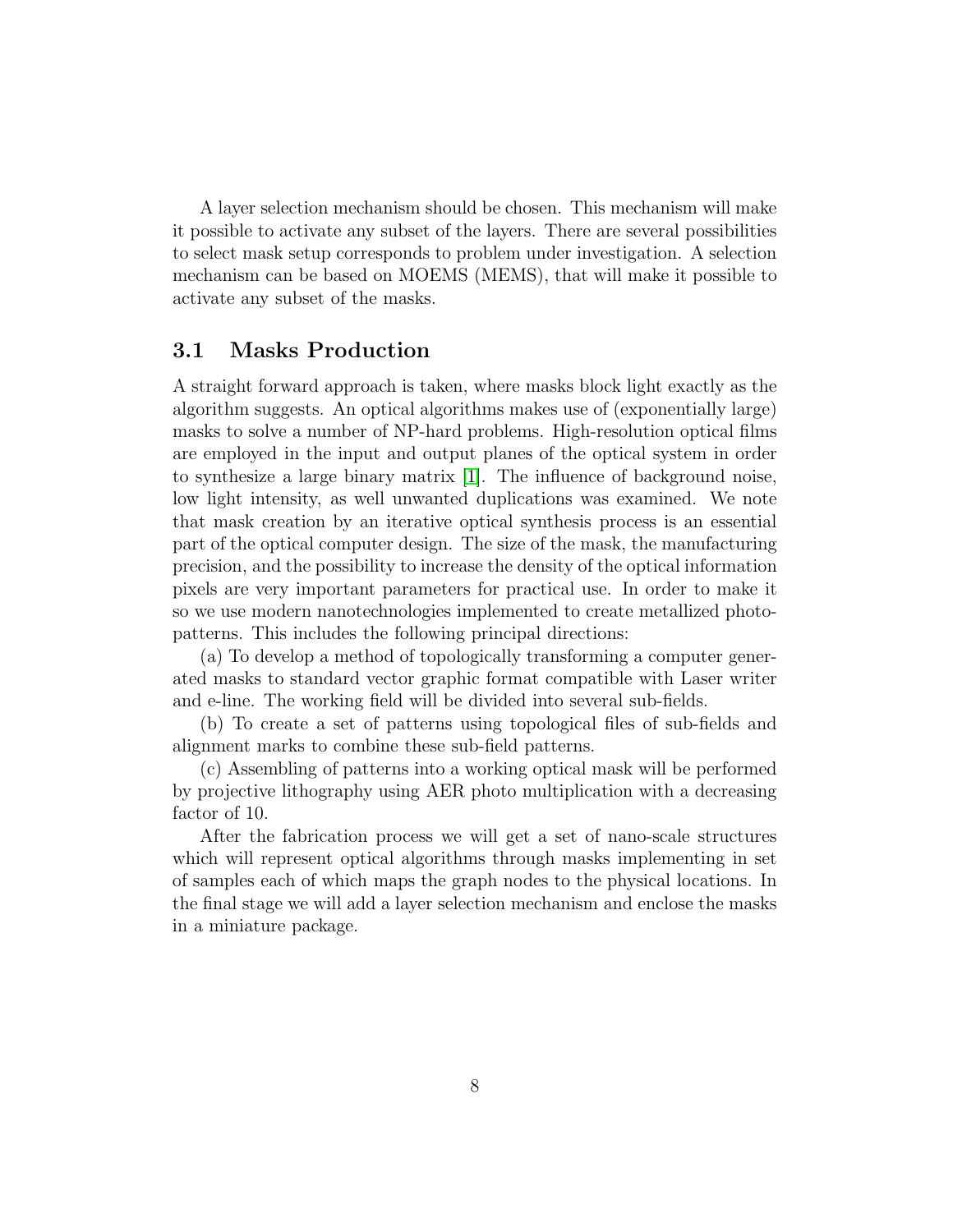## 4 Nano Based Masks Performance Simulation

When light propagates through the masks setup, eventually some of the light may pass through all the masks in some of the pixels. We call each of the paths a channel. We simulate this system of masks simulating monolithic nano-structures. Propagating light in nano scale monolithic structure behaves like a light inside a waveguide. The entire setup is attached to a light source, ensuring that every channel will get the same light level. There is a need for a careful design of the masks in order to avoid unwanted mode coupling, multimode-interferences, PDL, etc. That may result in errors in calculations when light from one channel arrives to another. We refer to this problem as channel crosstalk.

We simulated the architecture using the BeamProp (RSoft) and OptiFDTD (Optiwave) software.

We examined several structures, materials and wavelengths for our design to allow optimization of optical mask size. Design, simulation and tolerance analysis were done for monolithic structures based on silicon, taking into account fabrication ability, and possible photonics complication (mode coupling, input mode mismatch, polarization dependence, etc.). On the next stage we will implement fabrication nanotechnologies to create a set of monolithic patterns based on silicon wafers.

Simulations were done for silicon - silicon nitride structures for  $n = 3, 4...$ masks. Simulations for silicon - silica should be the next step.

### 4.1 Simulation Model Setup

A preliminary simulation was done to choose an optimal set of variables such as the width of the pixel, the difference in the width of two neighboring pixel, the distance between the channels, and the wavelength. The simulation was done for a  $3 \times 3$  setup, where only the central pixel should allow light to propagate. We can change the width of the neighboring pixel and compare the amount of light emitted through the central pixel to the light emitted through other pixels. We would like to maximize the ratio of the emission of the central pixel over the other pixels. The values of the actual simulation were selected as the optimal values by different aspects of the photonics complications.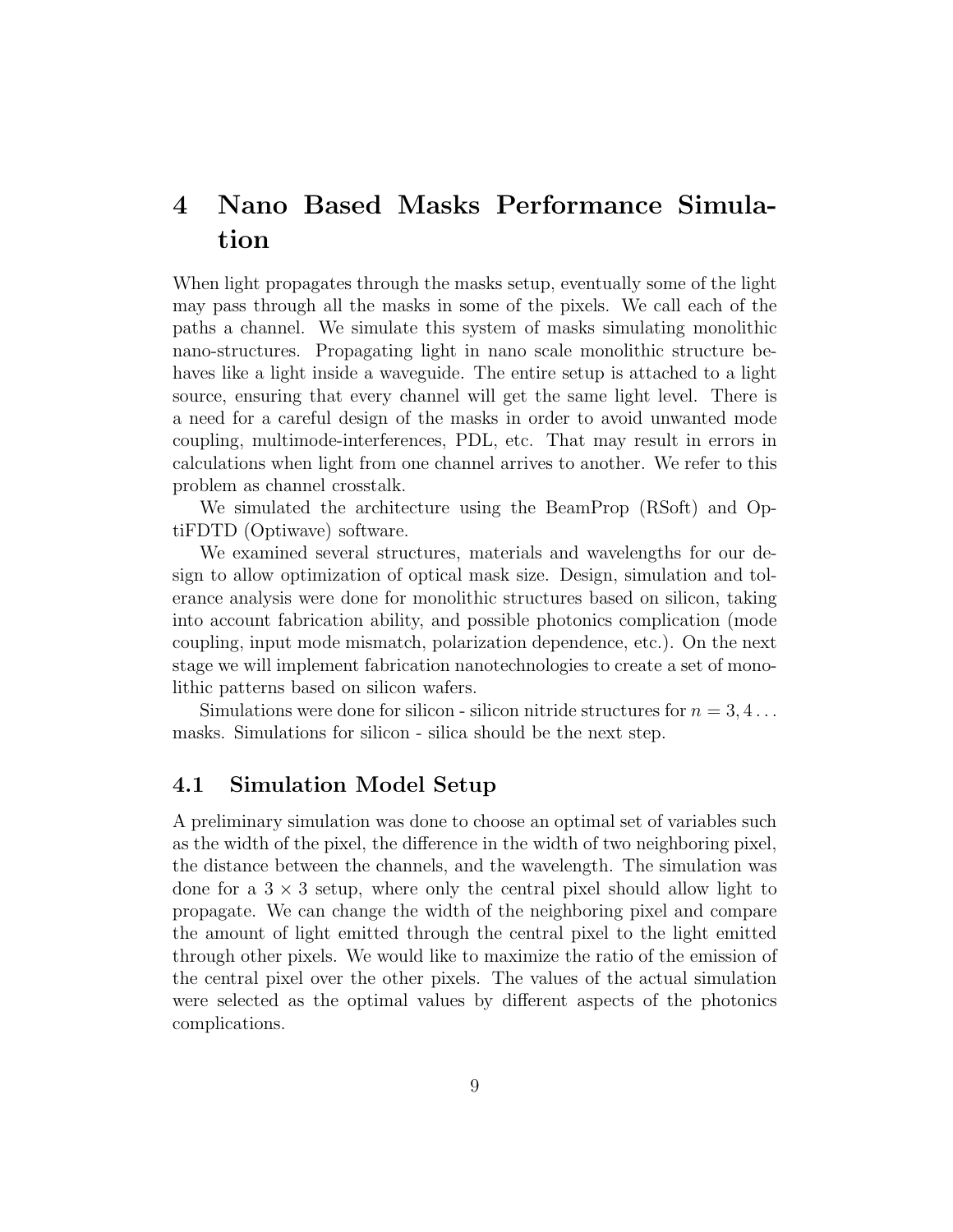<span id="page-9-0"></span>

Figure 1: Example masks for a Hamiltonian cycle with  $n = 4$ 

The setup we chose is  $n = 4$  Hamiltonian cycle problem (Figure [1\)](#page-9-0). In all the masks four pixels should allow light to propagate. The desired result depends on the mask setup configuration and show how many pixels can emit light.

All simulations of this example were done for silicon-air masks and a waveguide that directs the light into the setup. The free space wavelength used was  $\lambda = 1.3 \mu m$ . The refraction index  $n = 3.5$  used for inside the material is suitable for silicon. The distance between the center of neighboring channel is  $0.6 \mu m$ .

Figure [2](#page-10-0) shows a single mask  $#2$  (Figure [1\)](#page-9-0) with different polarization of the input light. The two output patterns differ and would suggest that in this specific mask pattern, a Transverse Electric (TE) polarization is preferable as its transmission is more similar to the shape of the mask.

Next we have to check if we avoid crosstalk, that is, making sure that light that propagates in one channel continues to do so, and do not stimulate propagation in another channel. Several mask setups were simulated to check if it satisfies those demands. We would like to check what happens in the system when only one pixel should allow propagation.

Figure [3](#page-11-0) presents the output of a setup of three masks. The masks were 1, 2, 4 (Figure [1\)](#page-9-0). Using the setup in Figure [3](#page-11-0) allows light to propagate only through the lower right pixel. The light on the other pixels should dissipate or scatter.

In Figure [4,](#page-12-0) another mask was added such that the masks used are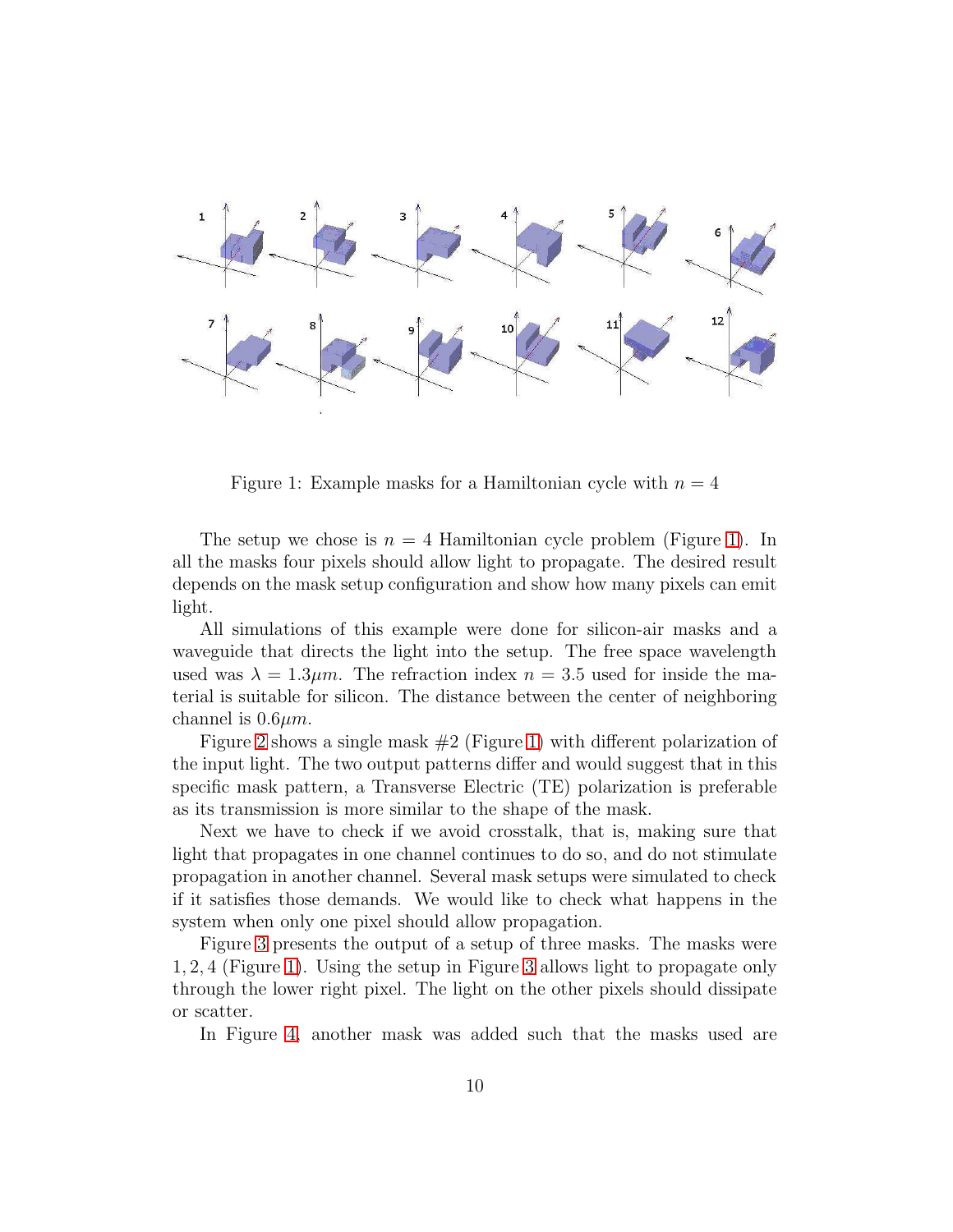<span id="page-10-1"></span><span id="page-10-0"></span>

<span id="page-10-2"></span>Figure 2: Transmittance results of one mask (drawn above) for [\(a\)](#page-10-1) TM and [\(b\)](#page-10-2) TE polarizations

1, 2, 4, 10 (Figure [1\)](#page-9-0). This setup is checking if adding more masks keeps the light propagating through the lower right pixel, and that it does not stimulate propagation on other pixels.

Another important setup simulation was done using masks that should block all the light. This time we used masks 1, 2, 3 and the output is displayed in Figure [5.](#page-13-0) The same results should be achieved using all masks since this setup blocks all the pixels and more masks will only lower the transmittance.

## 5 Masks Implementation

The next step after the simulations are actual nanoscaled masks productions. We would like to test a system with few layers of masks layered one over the other. This experiment will be created for testing purposes and will not include a layer selection mechanism. Thus we would like to test many configurations of different static layers. The experiment should agree with the simulations and produce the desired output as the theoretic algorithm suggested.

The model chosen for the production is the Hamiltonian cycle problem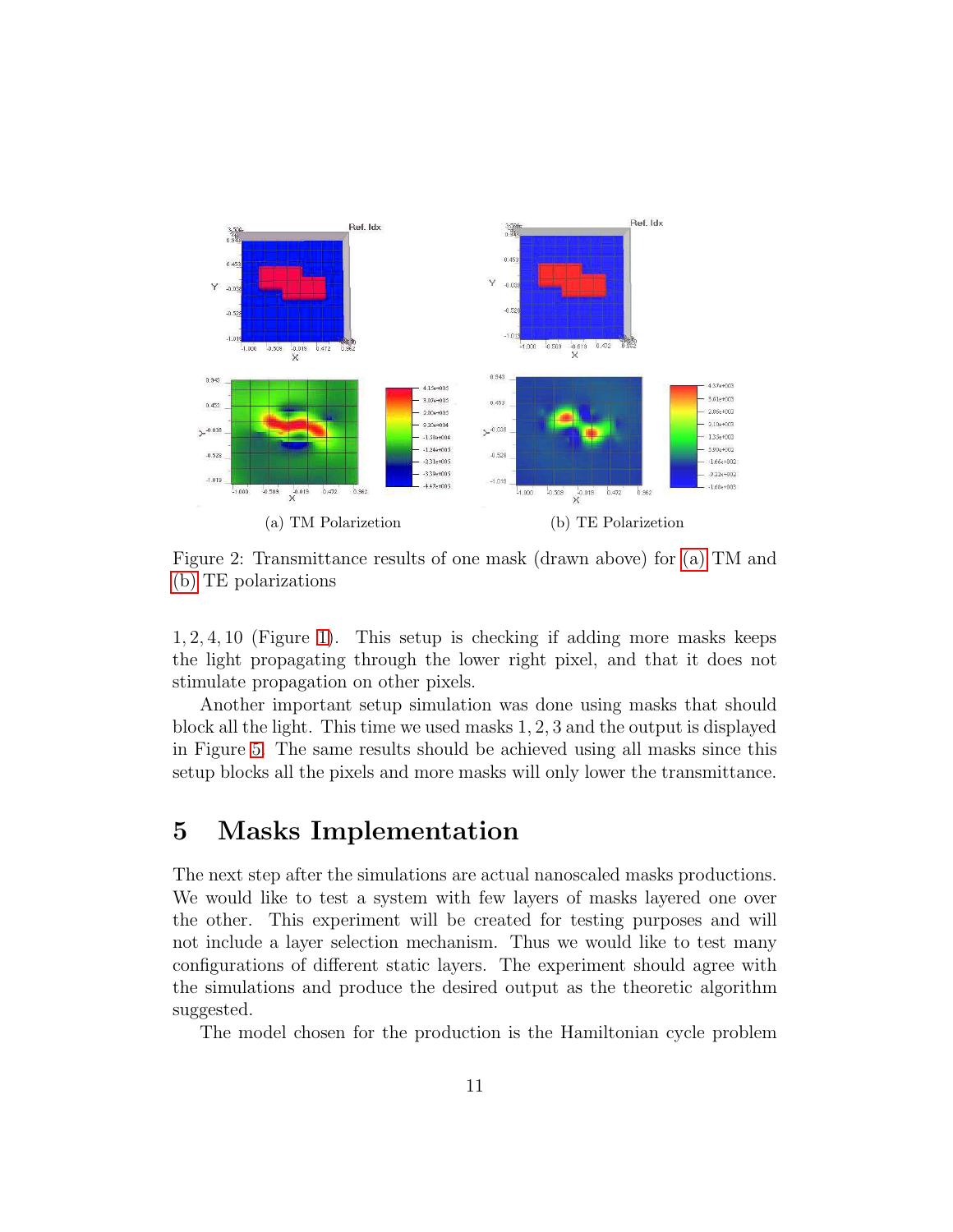<span id="page-11-0"></span>

Figure 3: Output of a 3 masks setup. Masks 1, 2, 4 from Figure [1](#page-9-0)

with  $n = 5$ . As described in the previous sections, each mask of this problem should have  $4! = 24$  pixels. To ease the process of production and preproduction we decided to arrange these pixels in squares. The width and height of the square should be  $\left[\sqrt{(n-1)!}\right]$ . Thus the pixels are arranged in a square of  $5 \times 5$  where the last pixel won't be used. This is chosen instead of the  $6 \times 4$  pixel orientation.

Layers of masks representing the Hamiltonian cycle problem with  $n = 5$ would always transmit light when the number of mask is lower than 4. It will take at least 4 masks in order to build a layered setup that will not transmit light. For example the masks instance  $\{e_{12}, e_{13}, e_{14}, e_{15}\}$ , include all paths going out of vertex  $v_1$ . This instance should block all the light since there is no possible Hamiltonian cycle.

We chose to limit the number of layers in the experiment to 4, as the lowest number of masks that yield layers setups that would block all the light. We have 20 different masks available to choose from, and we want to try each possible combination of those masks. This leads to 4845 possible combinations of the different masks. These different combinations could be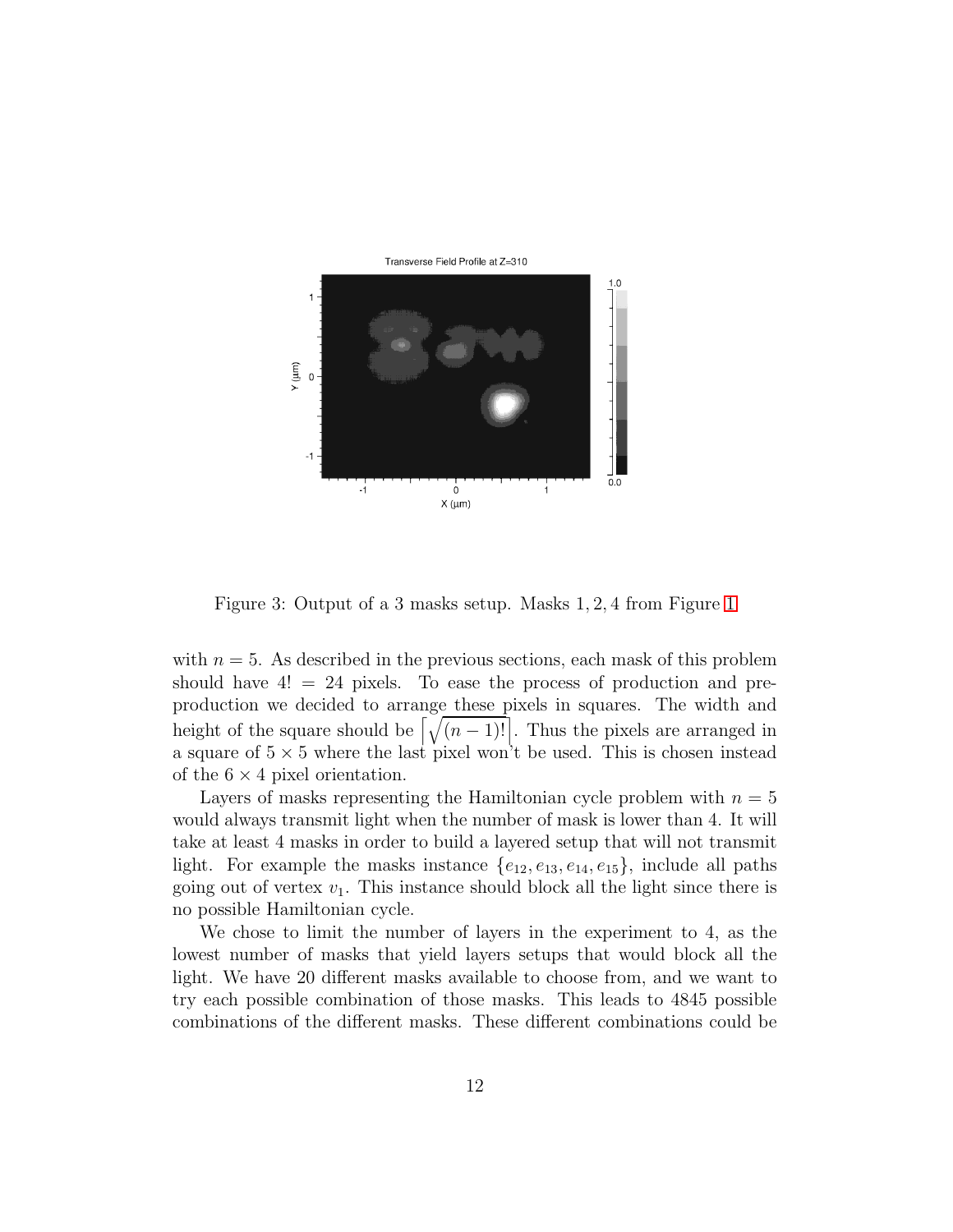<span id="page-12-0"></span>

Figure 4: Output of a 4 masks setup. Masks 1, 2, 4, 10 from Figure [1](#page-9-0)

treated as different instances of the problem. These combinations would fit on a square of  $70 \times 70$  where each row holds 70 different instances. On the last row only the first 15 of the instances are used, while 55 are unused.

The size of each pixel on the mask was chosen to be  $1.5 \times 1.5 \mu m^2$  and the distance between two pixels was also  $1.5\mu m$ . This in turn sets the size of the masks to be  $15 \times 15 \mu m^2$ . The distance between two masks for different instances, was also chosen to be  $15\mu m$ . This would yield an array of instances of  $2.1 \times 2.1 \, \text{mm}^2$ . Figure [6](#page-13-1) shows the design of the entire array, and a zoom in on one mask inside the array, composed of  $5 \times 5$  pixels.

### 5.1 Mask Implementation Issues

Currently, a real mask topology has been developed. Some technological and physical questions of such topology practical implementation on the base of E-beam equipment have been investigated in NIISI, Moscow Russia. A specific attribute of this topology is very high density of the pixels and pseudorandom in their location. Therefore, it is difficult to use a direct photocomposition. Instead, a decomposition (splitting) of the original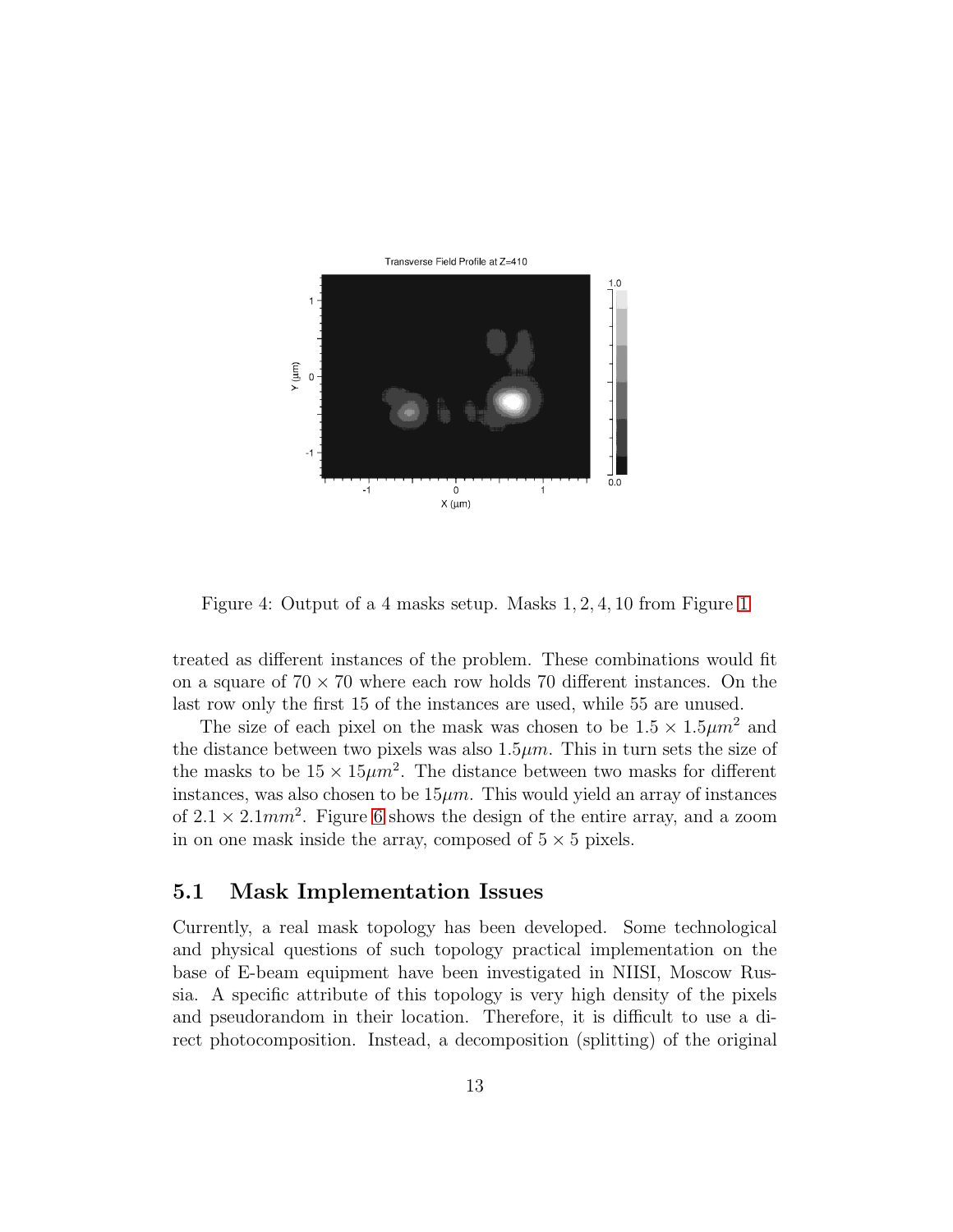<span id="page-13-0"></span>

Figure 5: Output of a 3 masks setup. Masks 1, 2, 3 from Figure [1](#page-9-0)

<span id="page-13-1"></span>

Figure 6: The design of the array of masks (Left), and an enlargement of one mask (Right).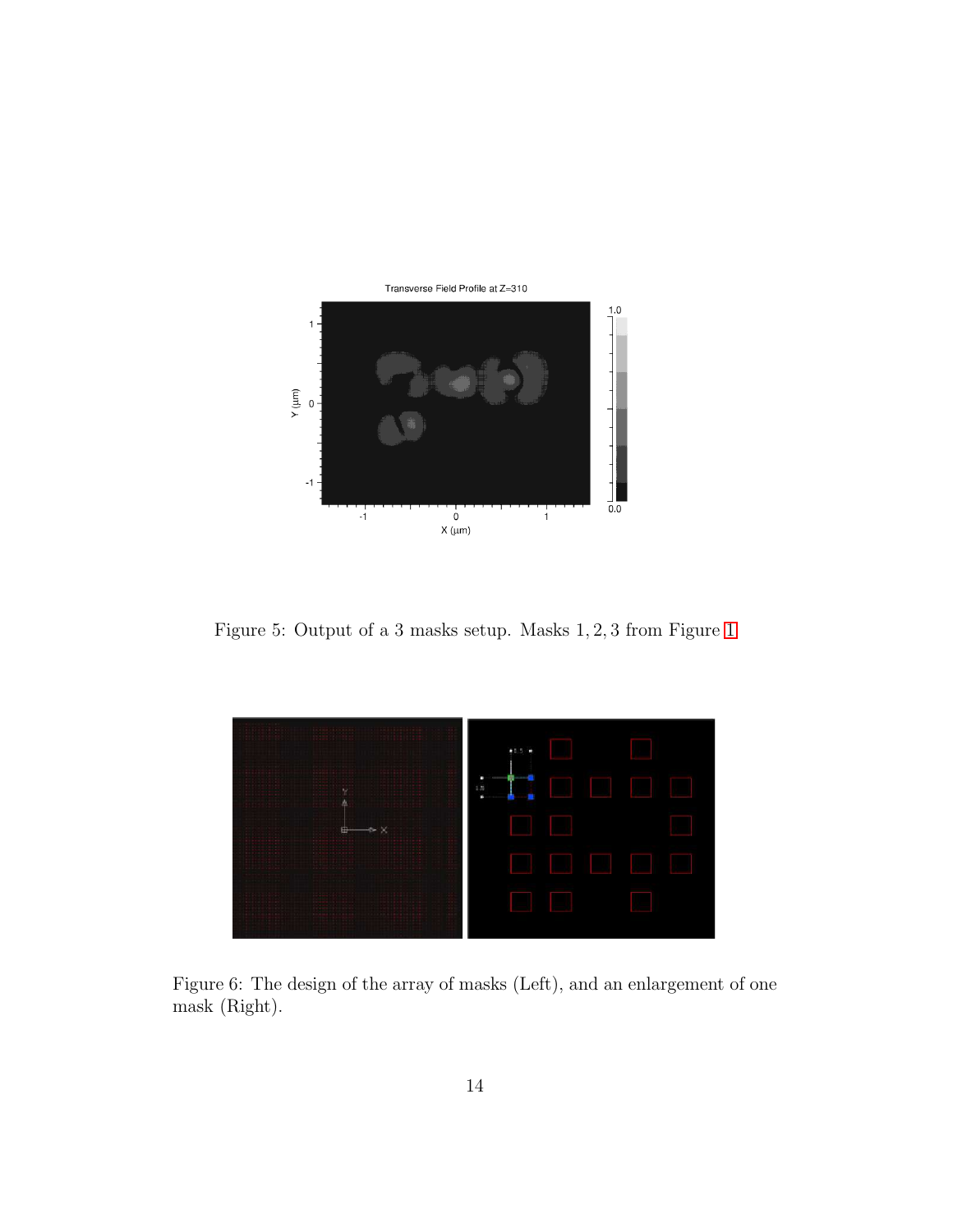<span id="page-14-0"></span>

Figure 7: Images of different masks using electron microscope. Obtained by reflected electrons(RE), secondary electrons (SE) and in the topographic contrast (TE).

topological array into several photolithographic masks and their sequential assembling has been used. The masks are (implemented) on the plates covered by chrome and of a size  $4 \times 4$ "  $(102 \times 102 \text{mm}^2)$  of thick  $2.4 \pm 0.2 \text{mm}$ with working field  $80 \times 80 mm^2$ .

Assembling of the separate fragments of the mask were implemented with Carl Zeiss photosystem AER-topology (secondary emission photocell, or photomultiplier) with 10-time size reducing.

Electro-lithographic mask manufacturing technique were developed andtuned for Electron Beam scanning lithographic system ZMR 20 (Carl Zeiss, Germany) with an additional graphic generator controlled by the NanoMaker software.

The masks were investigated by optical microscope NU-2E with a program of a TV based system of image analysis Image-Pro Plus (Media Cybernetics,USA).

Figure [7](#page-14-0) shows different electronic images (photography) of different  $5 \times$ 5 masks with pixel groups obtained by reflected electrons(RE), secondary electrons (SE) and in the topographic contrast (TE).

The passing of the light through the mask was measured for the white halogen lamp by the condenser microscope system NU-2E (Carl Zeiss) with a digital TV camera. The image obtained was proceeded by the program Image-Pro Plus (Media Cybernetics).

The light distributions after the mask passing were studied. Figure [8](#page-15-0)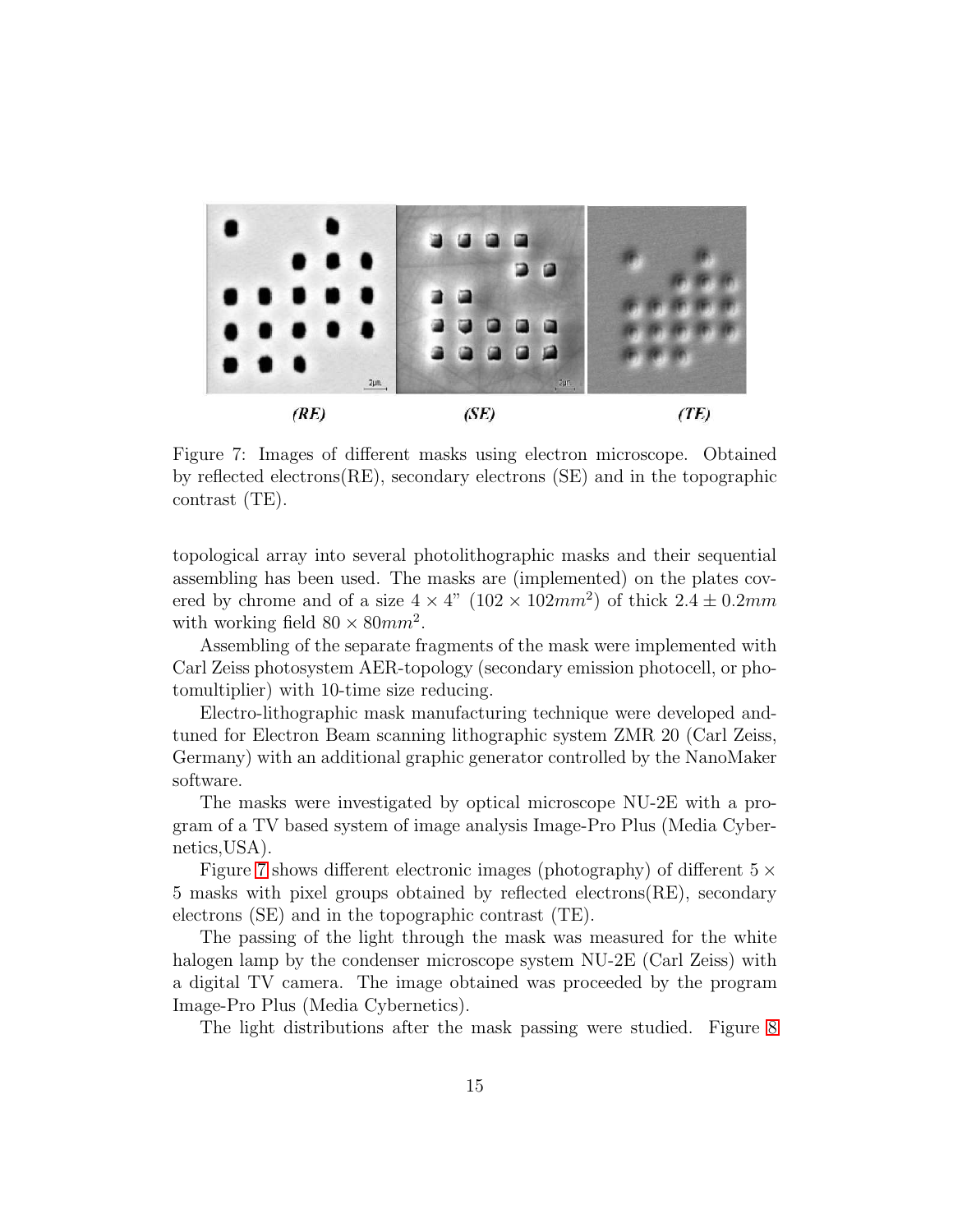<span id="page-15-0"></span>

Figure 8: Distribution of the light passing through the mask holes

shows the optical photography of the pixel groups. It is important that both the distributions for white light and for the RGB spectrum are equal practically for all pixels of the groups.

## 6 Concluding Remarks

We presented a system which deals with combinatorial tasks, which is useful especially when there are real-time constraints. Theory and algorithms were created and tested for a micro optical architecture for solving instances of NP-Hard problems using Nanotechnology. Simulations and the productions of several masks in our laboratory demonstrate the feasibility of the architecture. We are encouraged to believe that our new designs will be used in practice.

### 6.1 Future Plans

We plan to extend the production of the masks to multilayered setups that allows us to further test the architecture. More simulations should be done for different monolithic designs. A layer selection mechanism that will allow to activate any subset of the layers should be chosen. This mechanism should be based on MOEMS, tunable plasmonics or other mechanisms.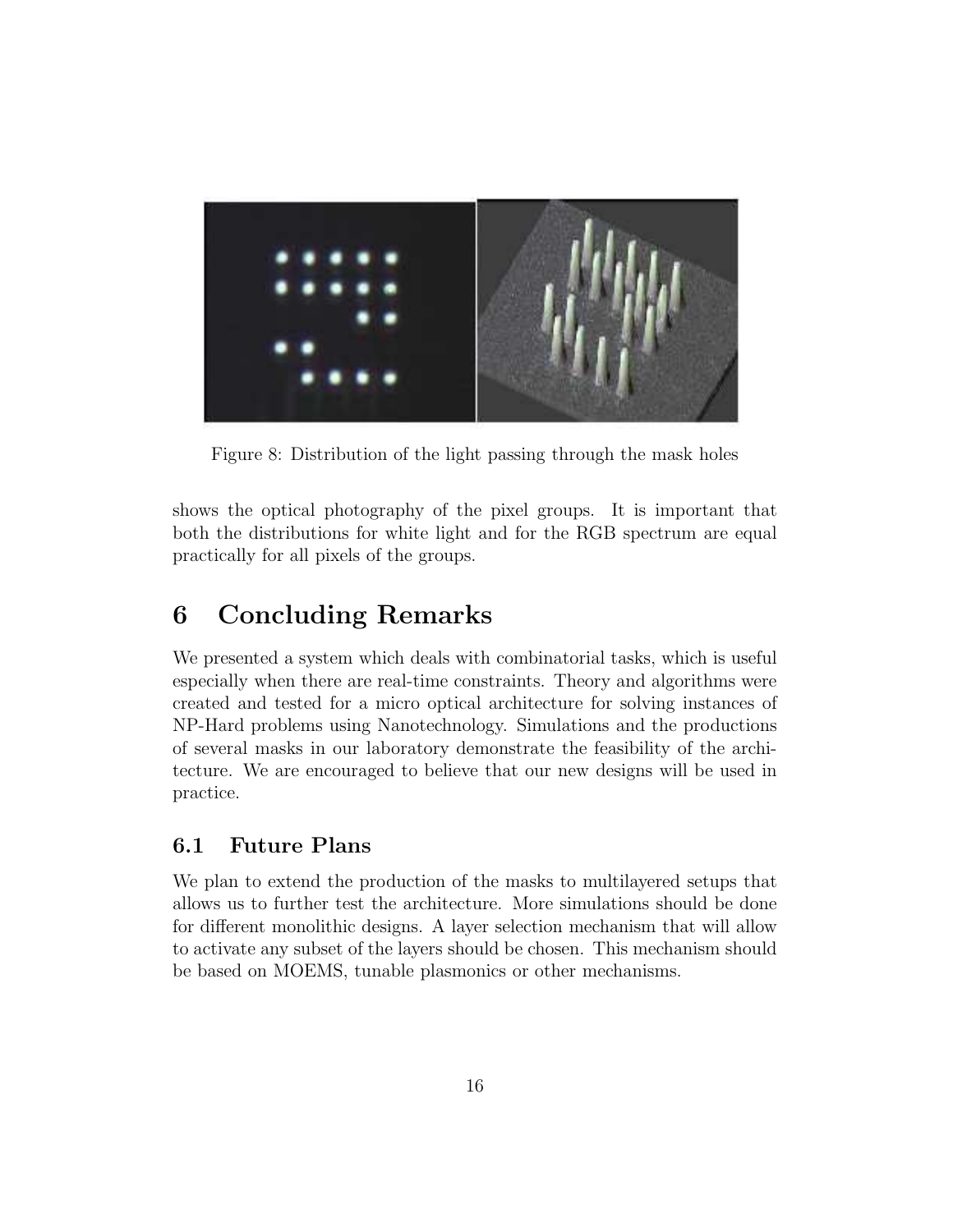## 7 Acknowledgements

This research was supported by a grant from the Ministry of Science & Technology, Israel & the Russian Foundation for Basic Research, the Russian Federation.

## <span id="page-16-0"></span>References

- [1] S. Dolev and H. Fitoussi, "Masking traveling beams: Optical solutions for NP-complete problems, trading space for time", Theoretical Comp. Science, 411, 837, 2010
- <span id="page-16-1"></span>[2] Eyal Cohen, Shlomi Dolev, Sergey Frenkel, Rami Puzis, Michael Rosenblit, "Nanotechnology Based Optical Solution for NP-Hard Problems", Optical Super Computing 2010: 86-99.
- <span id="page-16-3"></span><span id="page-16-2"></span>[3] G. Feitelson, "Optical Computing: A Survey for Computer Scientists", MIT Press, 1988.
- <span id="page-16-4"></span>[4] A. D. McAulay, "Optical computer architectures", John Wiley, 1991.
- [5] D. Gutfreund, R. Shaltiel, A. Ta-Shma, "If NP Languages are Hard on the Worst-Case, then it is easy to find their Hard Instances", Journal of Computational Complexity, 2007.
- <span id="page-16-6"></span><span id="page-16-5"></span>[6] A. Hyman, "Charles Babbage: Pioneer of the Computer", Princeton University Press, 1982.
- <span id="page-16-7"></span>[7] Lenslet LTD, [http://www.hpcwire.com/hpcwire/hpcwireWWW/03/1017/106185.html.](http://www.hpcwire.com/hpcwire/hpcwireWWW/03/1017/106185.html)
- <span id="page-16-8"></span>[8] N. T. Shaked, S. Messika, S Dolev, and J. Rosen, "Optical solution for Bounded NP-Complete Problems", Journal of App. Optics, 46, 711, 2007.
- [9] D. E. Tamir, N. T. Shaked, P. J. Wilson, S. Dolev, "Electro-Optical DSP of Tera Operation per Second and Beyond, Proc. of the First International Workshop on Optical Super Computing", LNCS 5172, pp. 56-59, 2008
- <span id="page-16-9"></span>[10] J.H. Reif, D. Tygar, and A. Yoshida, "The Computability and Complexity of Optical Beam Tracing", 31st Annual IEEE Symposium on Foundations of Computer Science, 1990, pp. 106-114. Also "The Computability and Complexity of Ray Tracing", Discrete and Computational Geometry, 11:265-287 (1994).